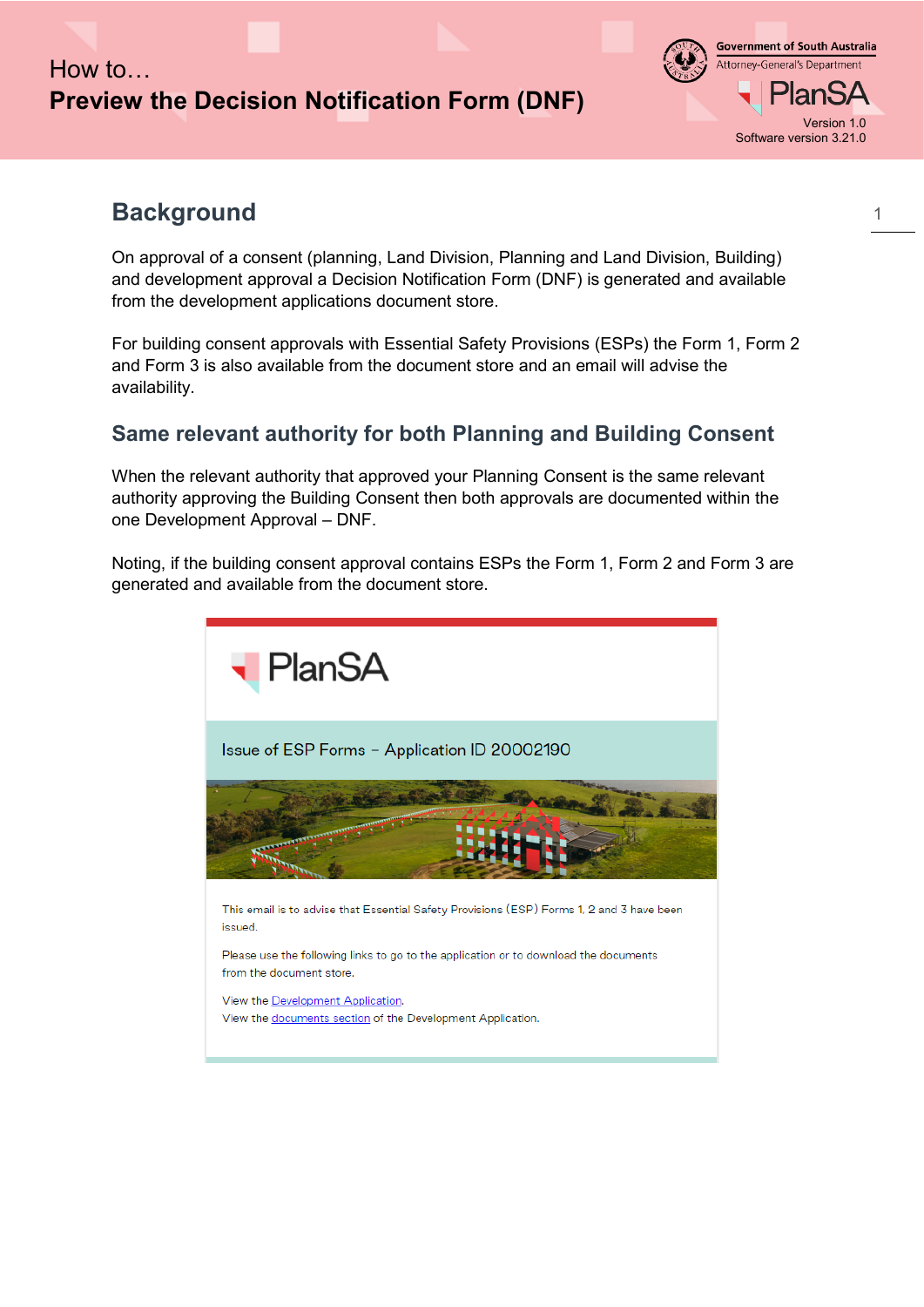# How to… **Preview the Decision Notification Form (DNF)**

**Government of South Australia** Attorney-General's Department lanSA Version 1.0 Software version 3.21.0

#### **Variation application**

On approval of variation request an email will advise the approval include a link to download the DNF from the document store.



## **Included instructions**

- [Log in to your online account from the email](#page-2-0)
- [Download the Decision Notification Form \(DNF\) to preview](#page-4-0)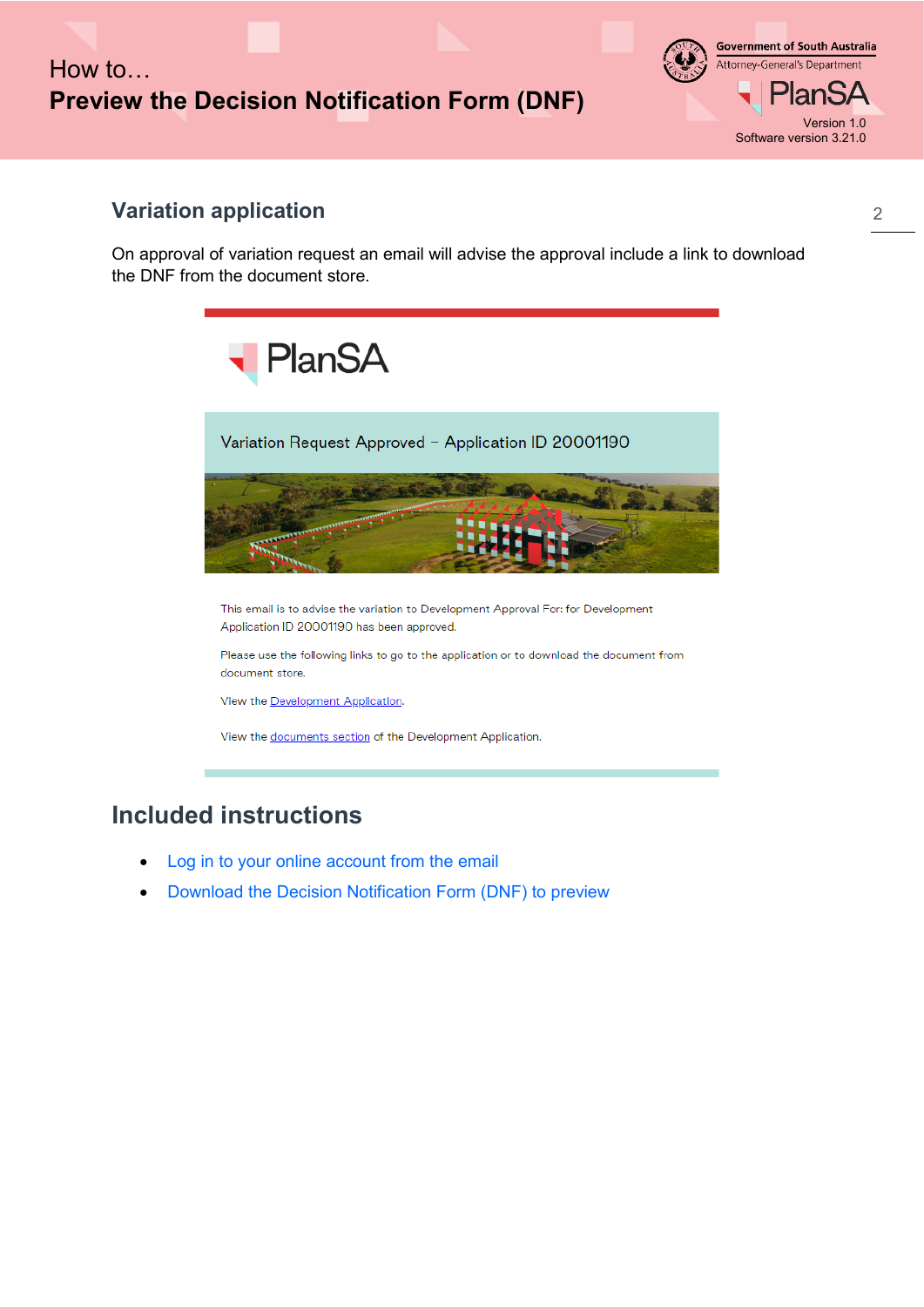**Government of South Australia** Attorney-General's Department PlanSA Version 1.0 Software version 3.21.0

## <span id="page-2-0"></span>**Log in to your online account from the email**

1. Click on the **documents section** link within the email notification.



2. Click on: **I want to lodge, manage or track my application**.

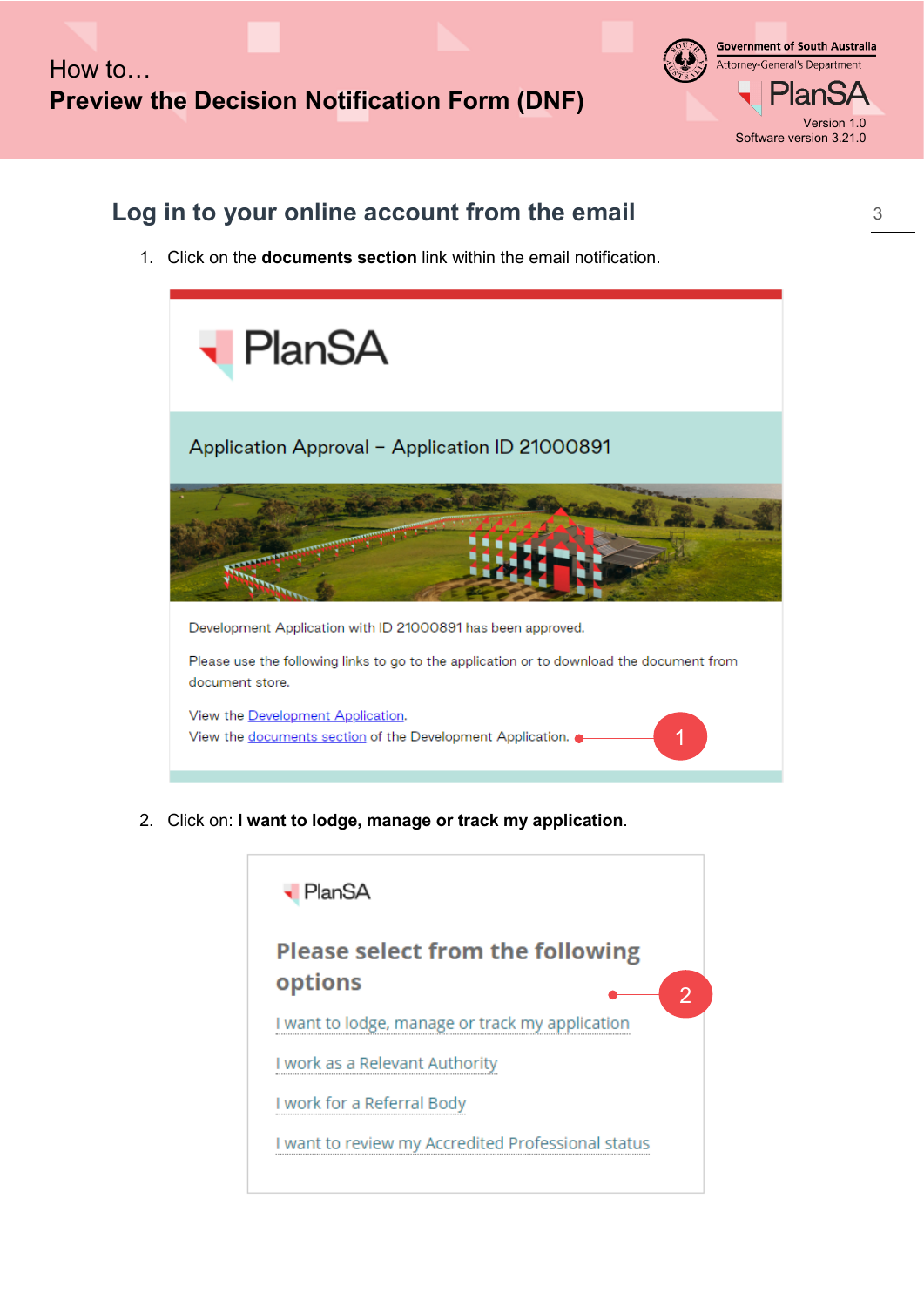

**Government of South Australia** Attorney-General's Department **PlanSA** Version 1.0 Software version 3.21.0

3. Log in using your **username** and **password** within the PlanSA sign-in window.

| penny.public                                        |               |  |
|-----------------------------------------------------|---------------|--|
|                                                     |               |  |
| $\triangleright$ Remember me                        |               |  |
|                                                     |               |  |
| Forgot your password?                               | <b>LOG IN</b> |  |
| Forgot username?                                    |               |  |
| Register for an online account                      |               |  |
| Find out where you should lodge your<br>application |               |  |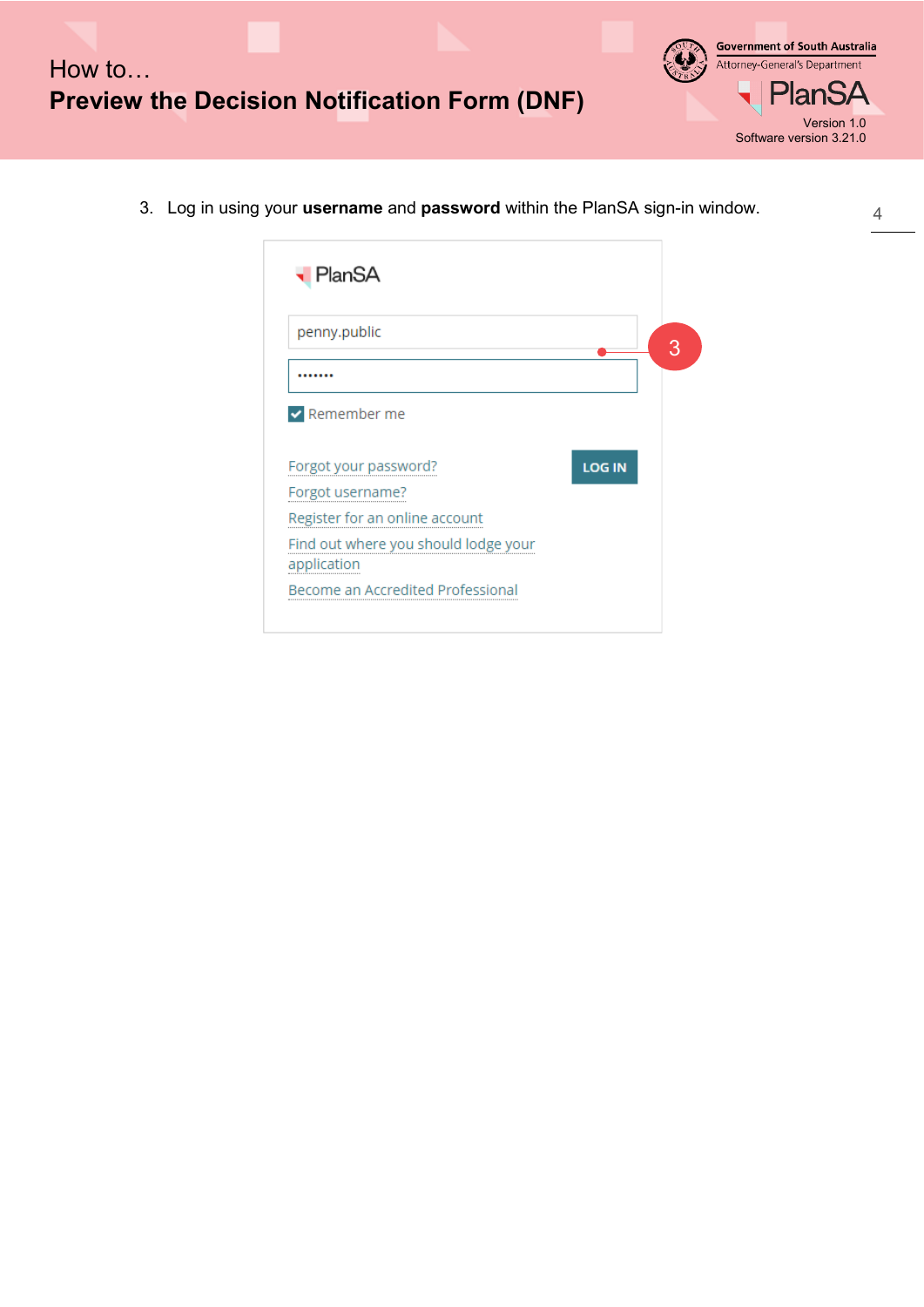

#### <span id="page-4-0"></span>**Download the Decision Notification Form (DNF) to preview**

The Development Application documents store shows with all the documents generated throughout the development approval process.

4. Click on the **Decision Documents** filter to show only the decision documents.

#### **Multiple DNF documents showing**

Depending at what stage of assessing your development application there will be one or multiple DNF documents generated for each granted consent with the exception when the [Same relevant authority for both Planning and Building Consent o](#page-0-0)r on approval of a variation request.

5. Click on the **file name** of the Decision Notification Form or Development Approval.

| Development application: 21000891 |                                                                                                                                         |                                                                      |                                   |                        |  |  |  |  |  |  |  |
|-----------------------------------|-----------------------------------------------------------------------------------------------------------------------------------------|----------------------------------------------------------------------|-----------------------------------|------------------------|--|--|--|--|--|--|--|
|                                   | <b>Sharing access</b><br><b>Variation Requests</b><br>Certificate of Occupancy<br><b>Related Actions</b><br>Summary<br><b>Documents</b> |                                                                      |                                   |                        |  |  |  |  |  |  |  |
|                                   | Search by Name                                                                                                                          |                                                                      | Search by Type                    |                        |  |  |  |  |  |  |  |
|                                   | Snapshots                                                                                                                               | Invoices                                                             | <b>Decision Documents</b>         | <b>Other Documents</b> |  |  |  |  |  |  |  |
|                                   | <b>Document</b>                                                                                                                         |                                                                      | <b>Document Type</b>              | <b>Date Created</b>    |  |  |  |  |  |  |  |
| П                                 | DecisionNotificationForm-Application21000891-78279.pdf                                                                                  |                                                                      | Decision Notification Form        | 3 Jun 2021 13:17       |  |  |  |  |  |  |  |
|                                   | DecisionNotificationForm-Application21000891-78271.pdf                                                                                  |                                                                      | <b>Decision Notification Form</b> | 3 Jun 2021 12:07       |  |  |  |  |  |  |  |
| ⊓                                 | DecisionNotificationForm-Application21000891-60587.pdf                                                                                  |                                                                      | Development Approval              | 18 Feb 2021 16:01      |  |  |  |  |  |  |  |
| ∩                                 |                                                                                                                                         | RequestForInformation-Application21000891-BuildingConsent-60561.docx | Stamped Plans - Dev Approval      | 18 Feb 2021 15:58      |  |  |  |  |  |  |  |
| п                                 |                                                                                                                                         | RequestForInformation-Application21000891-BuildingConsent-60557.docx | <b>Stamped Plans</b>              | 18 Feb 2021 15:55      |  |  |  |  |  |  |  |
| ⊓                                 | PlanningDnf-58215.pdf                                                                                                                   |                                                                      | <b>Decision Notification Form</b> | 14 Feb 2021 22:07      |  |  |  |  |  |  |  |
|                                   | PlanningStampedPlans-58216.pdf                                                                                                          |                                                                      | <b>Stamped Plans</b>              | 14 Feb 2021 22:07      |  |  |  |  |  |  |  |

#### 6. Click on the **document** download to open.

|     | [2] |       | DecisionNotificatipdf ^ |  |                  |  |  |
|-----|-----|-------|-------------------------|--|------------------|--|--|
| ∢   |     |       |                         |  |                  |  |  |
| $+$ |     |       | 坦                       |  | IQ 2656 × 2336px |  |  |
| H   |     | 一 二 八 | <b>Contract</b>         |  |                  |  |  |